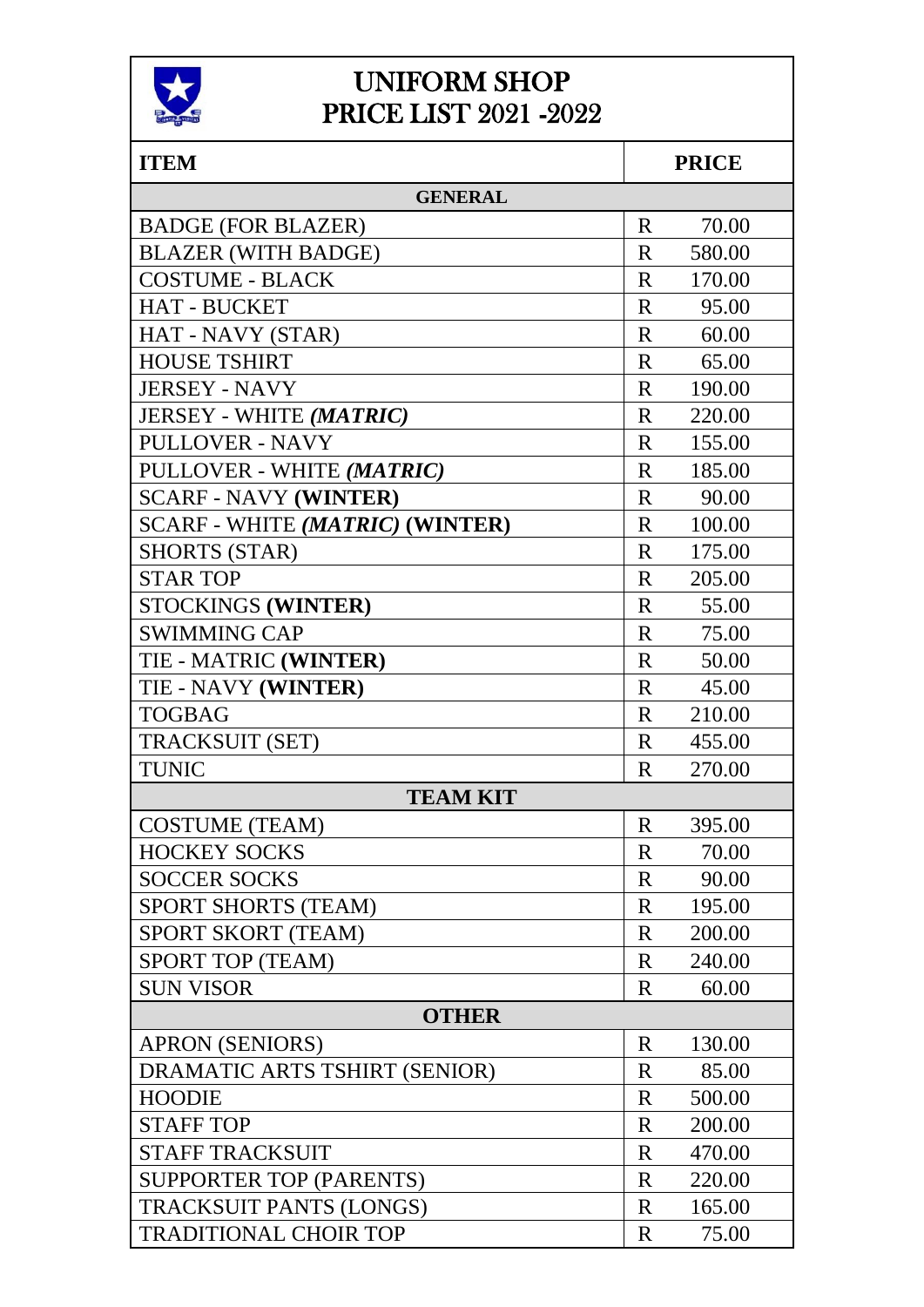

# PARKTOWN HIGH SCHOOL FOR GIRLS

#### UNIFORM SHOP HOURS 2021 -2022

MONDAYS: 1st break (10:40 - 11:05)

# LEARNERS ONLY

TUESDAYS:  $1<sup>st</sup>$  beak  $(10:45 - 11:10)$ 

#### LEARNERS ONLY

WEDNESDAYS: 14:30 - 15:00

LEARNERS AND PARENTS

THURSDAYS: 1st break (10:40 - 11:05)

LEARNERS ONLY